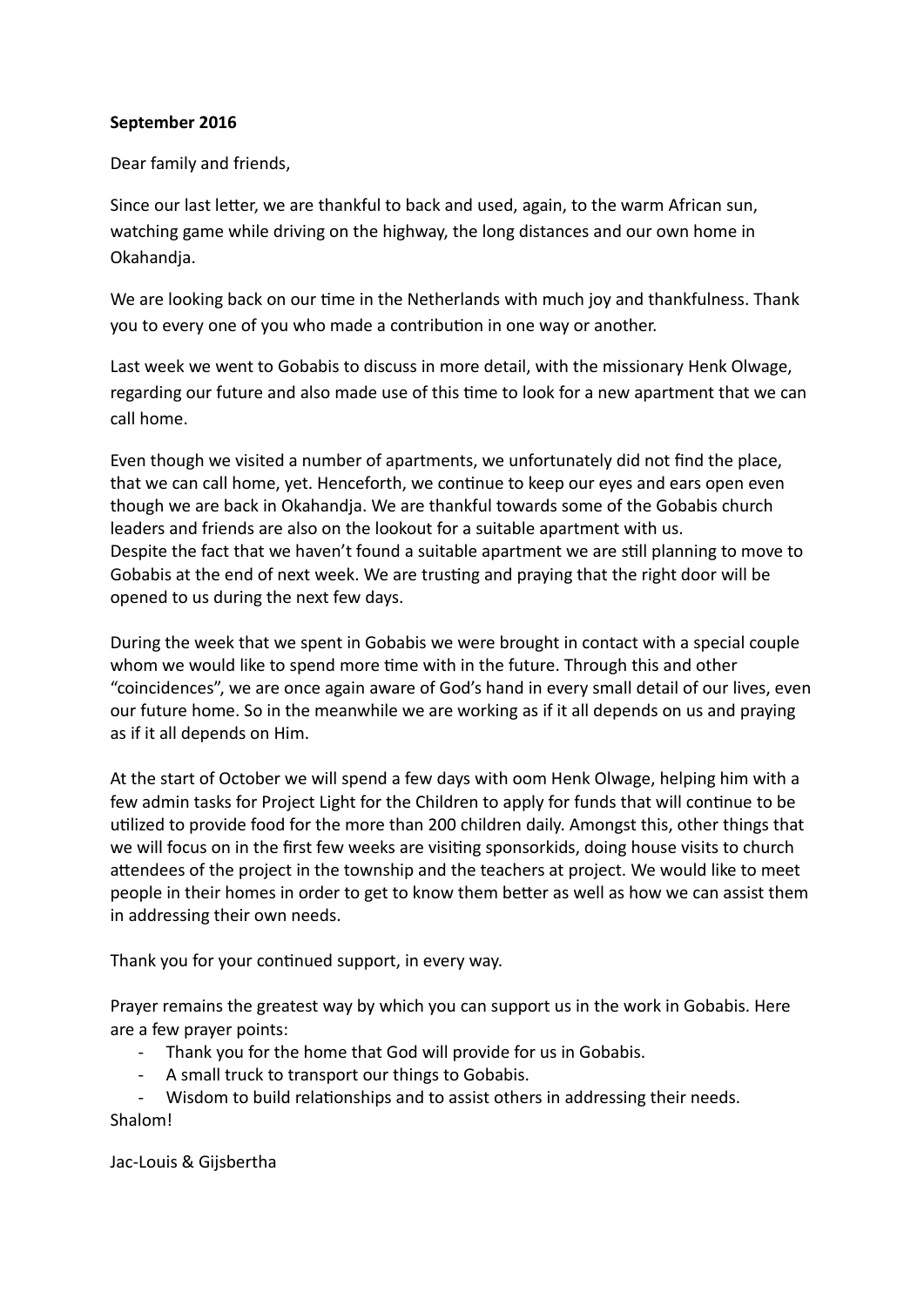## **October 2016**

#### **Hope**

Yes, it remains possible to be flled with hope in the midst of gloominess, or as the saying goes…it is in the darkest places that light shines brightest. Therefore, we contnue to be hopeful for we are serving a God to whom **nothing** is impossible.

When reading of the sick that are being healed and the dead raised to life we know that it is stll possible today, for our God remains the same yesterday, today and forever.

The above mentioned are encouragements to continue loving, helping and encouraging.

In the physical, we hope for a good rain season, starting with the early rains. The first drops have fallen…promises of good rain…we continue to hope. During the last week we had multiple days of 37 degrees Celsius, while summer hasn't started officially.

## **Gobabis**

Since the end of September, we are in Gobabis and last week Friday in our new home, which is by now "home, sweet home".

## **Light for the children**

During the last 2 weeks we were busy helping with preparations for the 17th birthday celebraton of the project Light for the Children. We also made use of this festvity to raise awareness amongst some of the local business leaders, since many of them are not aware what is taking place in the informal settlement (Epako) of Gobabis. Thankful to say (as some of you might have noticed on Facebook) the evening was a great success, with several business and church leaders present, the special advisor to the Governor, Deputy Mayor of Gobabis and the Director of Education in Omaheke, amongst others.

During the evening guests enjoyed a few of the traditonal San-dances, songs were sung and speeches held. The narrative of the project was done by, the project director Henk Olwage, who made use of a brief photo slideshow, small beginnings, much work and tons of grace. Beautiful to see this photo of how it looked when they were starting to dig the foundations for the project 17 years ago. And so God's promises remain visible in the hearts of many stll involved today as they are working to make the dream a reality…Omaheke for Jesus… starting with us.

## **Our work**

Meanwhile, we are already busy helping out wherever we can. Tuesday evening, we had a meeting with 4 foster parents who care for orphans in Epako. They are being sponsored from Germany. Our colleagues are coordinatng the project, and hope to contnue to support them as necessary. There are a number of children from these homes who are eligible to receive grants from the government, but they need help to complete the admin necessary, and meetings so we hope to assist here also.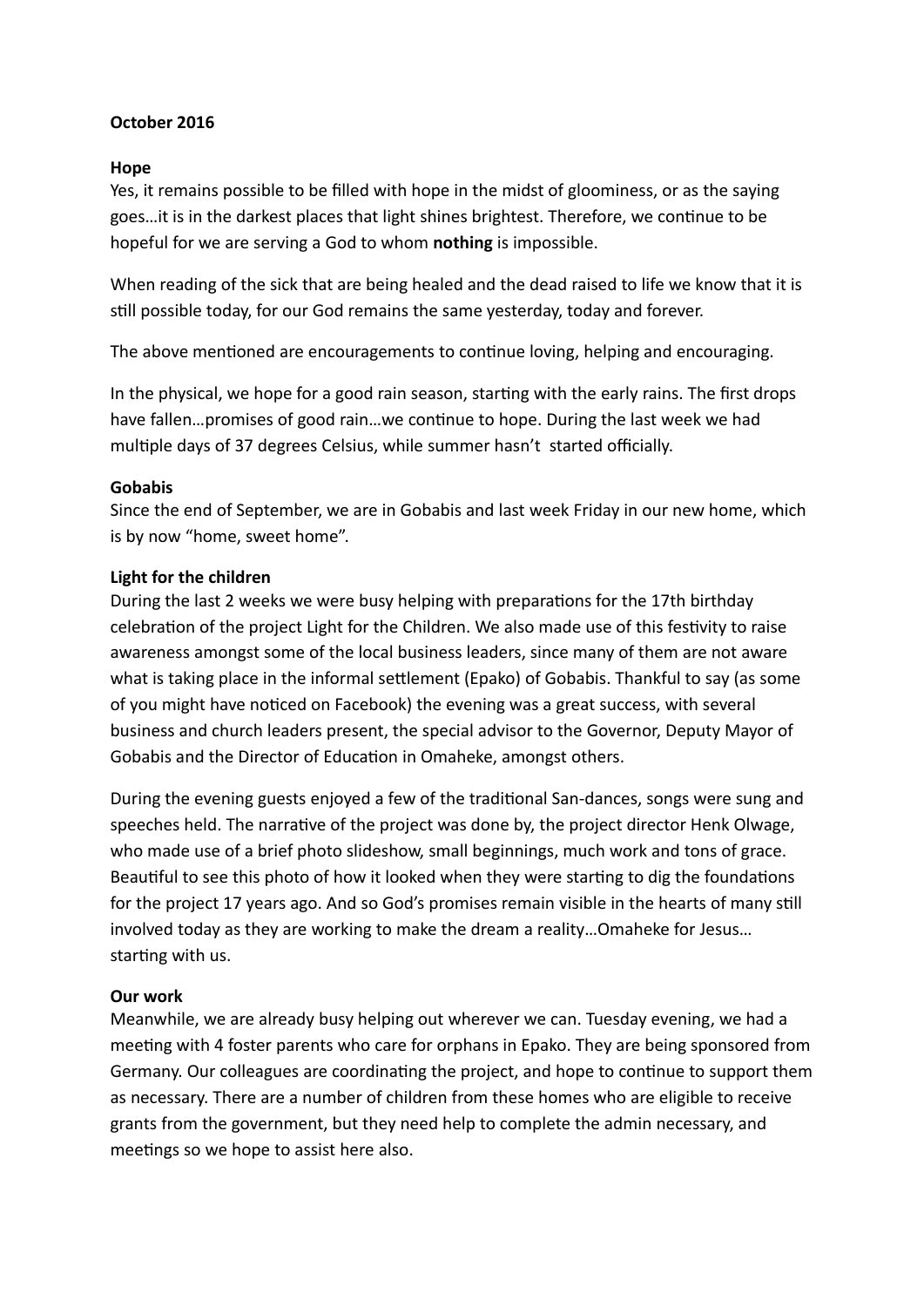Gijsbertha, with a few ladies started making some crafts that can be sold as gifts or decorations, orders welcome ;). The ladies are really excited about this new opportunity.

Jac-Louis is in the process of getting the necessary applications for international sponsorships in order that are to be submited soon and helping out where-ever a hand is needed (advising, supporting, team buildings, preaching, etc, a bit like Jack of all...;)).

## Banking details:

| Namibia                                                | South Africa                  |
|--------------------------------------------------------|-------------------------------|
| - J.L.S. van Rooyen Bank Windhoek,                     | J.L.S van Rooyen              |
| Gobabis branch, 482773<br>$\qquad \qquad \blacksquare$ | Absa                          |
| Account no. 2000294680, savings<br>$\blacksquare$      | Cheque account nr. 4074565123 |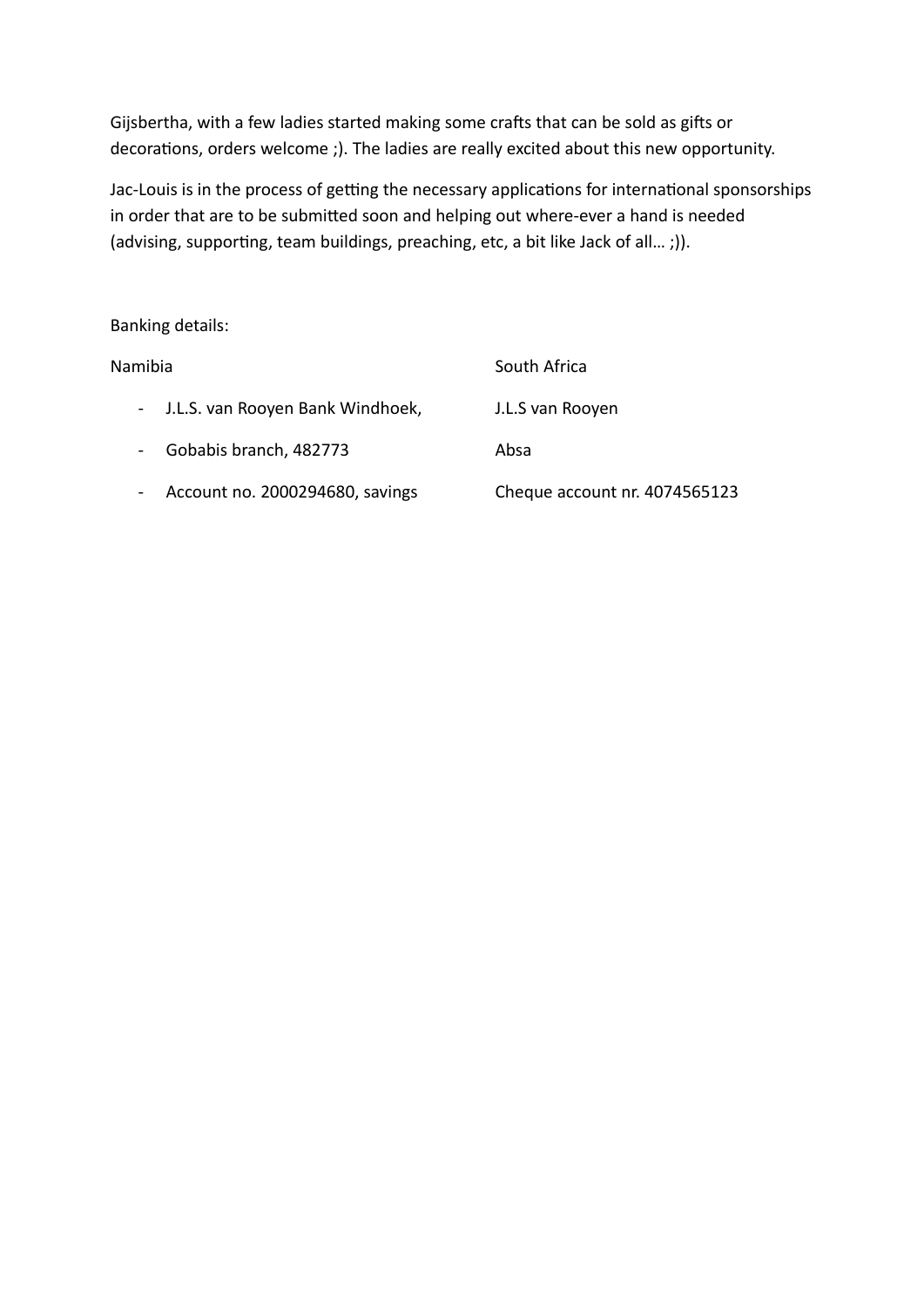## **November 2016**

## **Thankful**

There are so many reasons why we can be thankful! When we realize how much we have, not to forget the seemingly litle things, then we cannot stop thanking the Giver of all these good gifs!

We are thankful for our home – a place where we can rest and prepare, recharge, for the next day. We are thankful for the sparks of light in our work, the precious people and moments.

We are thankful for the few drops of rain that has fallen. We are thankful...

# **The reality**

I come across a 10 year old boy, intently he looks me in the eye and says 'I, also, want to go to school'.

He brings me to his house in the informal setlement and there I meet his mother, aunts and a dozeen of litle children. What do you do when you are found standing in the midst of such misery?

The reality is definite, but the truth also. There remains only two ways - Heaven or Hell, a life with God or without Him.

May our visits and words not be in vain we pray...

The 10 year old boy begs, and so provides for his younger siblings because his mother is addicted and his father in prison. In reality an orphan...

We are thankful that we were able to obtain birth certificates for him and his 7 siblings and cousins, because they did not have, in the eyes of the authority - they did not exist. Now time cannot pass quick enough for as of January 2017 he and his siblings are going to school for the first time.

# We face the question on a daily basis, and so do you – are we willing to lend a helping **hand to our neighbour in need?**

An 8 year old boy also passes my mind. Physically, malnutriton and an undesirable home environment has taken it's toll, causing him to have the appearance of a 5 year old. As an orphan he is living the past 6 years with his alcahol addicted aunt who is expectng her 4th child in February.

Together with others who are near him, we are working to help him to enjoy, not luxury, but a living hope – a future.

Our hearts are being touched by all the pain we are witnessing around us, but also by the big, loving hearts of people in the same community who are caring for the hurting, the dirty and the dying, of which the multitude is children.

# **Primary School dropouts**

Unfortunately, there are too many children who are rejected by the school system- given no other option- because they are too old for their class. In turn some of them look to addiction,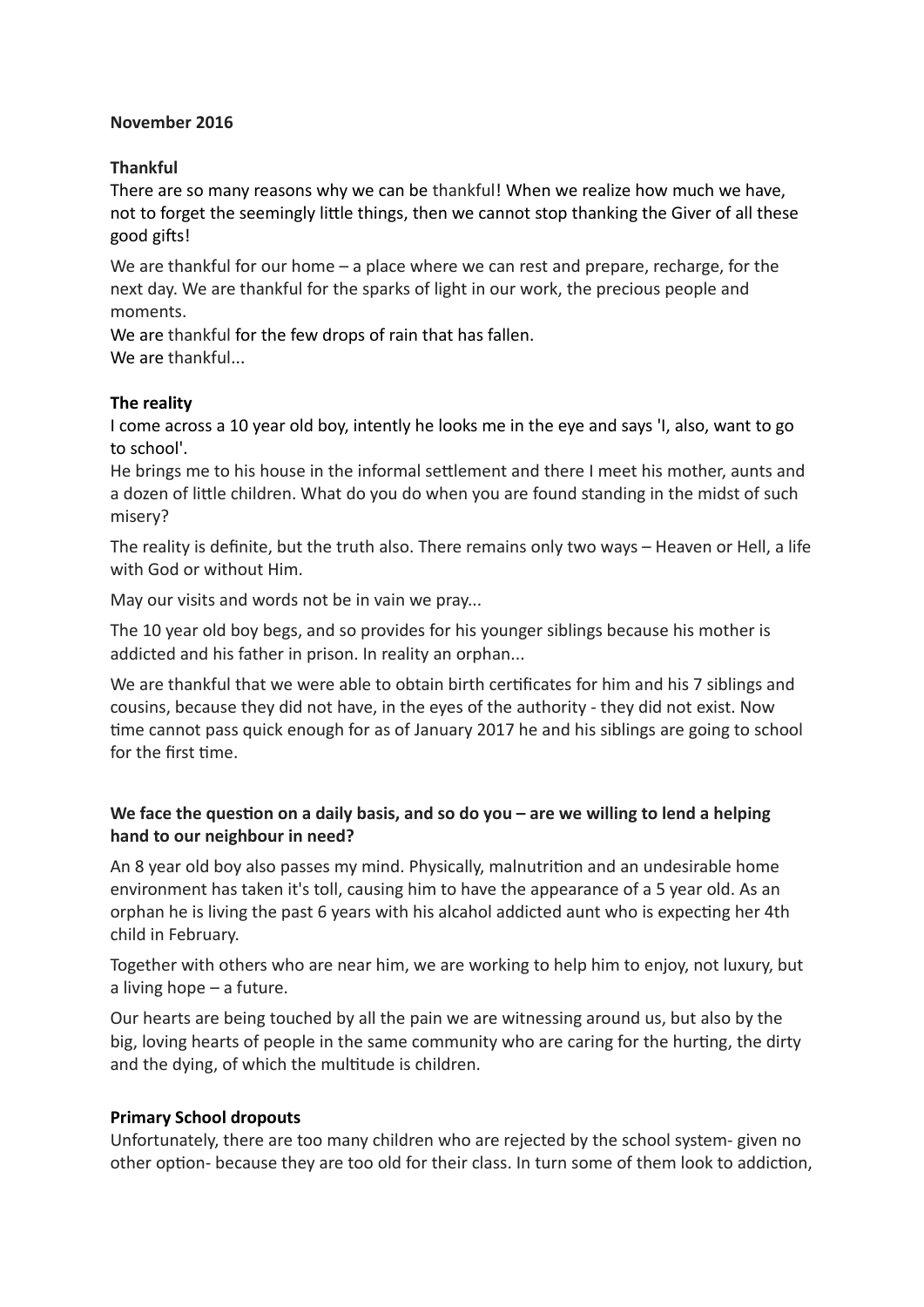crime and a fatherless generation as possible options. This thought brought us to visit the Ministry of Education and discussed possible solutions.

In this coming month...There is a vocational training centre in Gobabis that we look to visit in the coming month and discuss the various options there are to accommodate our group of street children.

## **Sponsorkids**

The last 2 weeks we were visiting the sponsorkids again, special to see how much many of them has improved and grown in the midst of tough circumstances.

We are thankful to work closely with these people and children. Their smiles continue to encourage us to continue with what we are doing...may it do the same for you.

Thankful we remain.

Shalom!

Jac-Louis en Gijsbertha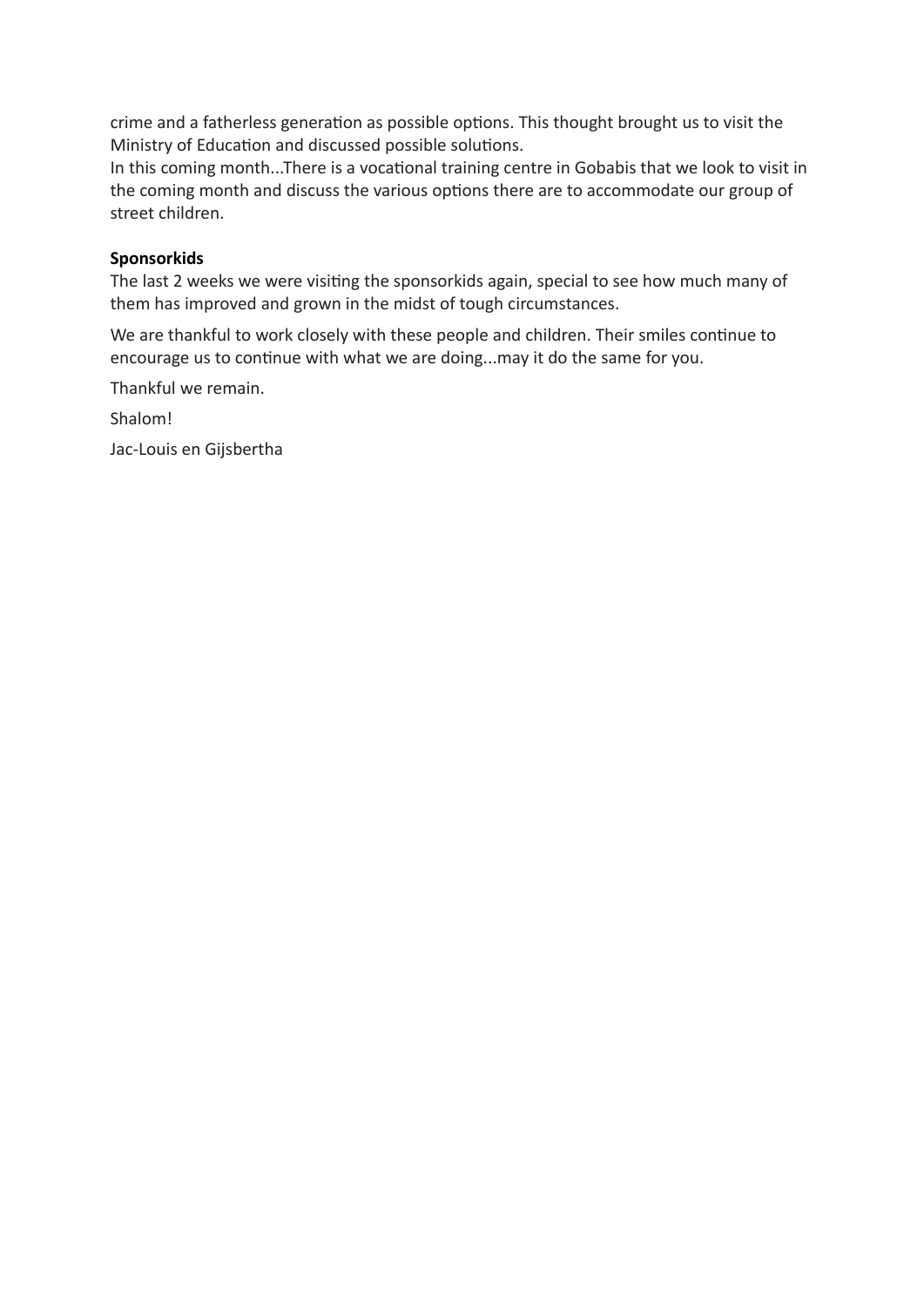## **December 2016**

## **Rain is Blessing!**

Greetngs from beautful, green Gobabis. Before the end of the year, we thought it necessary to sneak in another newsletter from us. All of us are extremely thankful for the early rains that has fallen the last few weeks. Wonderful to see how our community is looking very much different now.

#### **Cultural diversity**

Even though we are in Gobabis for our  $3<sup>rd</sup>$  month the cutlural differences here remains fascinating and keep us from getting too used to everything around us, and keep our feet on the ground. Very evident is how our way of thinking and doing things differ so much from that of the people around us, whereby we look into the mirror and refect upon our work here.

#### **Holiday programme**

During the frst week of the holiday (5-9 December) we held a holiday programme at the project. A great privilege and joy to see so many children gathering for 5 consecutve days, 4 hours per day, making use of the opportunity to share the gospel. We made use of the "Wordless book" and discussed a different character trait each day. Each trait had its own colour and each child would then receive that colour string around his/her waist. Also handy to see which kids were there the day before.

The first day, Monday, started with 105 kids and at the end of the week there were 170 kids. Luckily we had a nice team of 4 teachers and an excellent chef.

For these programmes funds would also be appreciated dearly. Kids are off the street for a week, receive proper teaching and one meal a day, of which all are a rare case at home.

#### **Street kids**

Since the holiday began we are active in our efforts to accommodate the street children, and stmulate them to think of idea's and actvites beside begging. During our contact we came to know each of their names and have a place in our hearts**.** We are busy organising alternatves for them to do, get their food and remain off the street.

The youngest one of these are 5 years old...

Despite their faltered methods, their searching for what every child needs; healthy atenton, acceptance, love and care of a parent. We would defnitely like to help them, but need wisdom to do this in the right way.

#### **A visit in the hospital**

On the  $15<sup>th</sup>$  Gijsbertha was operated and a small gland was removed. The operation went well and she is now feeling better every day. We are extremely thankful to the Lord for His